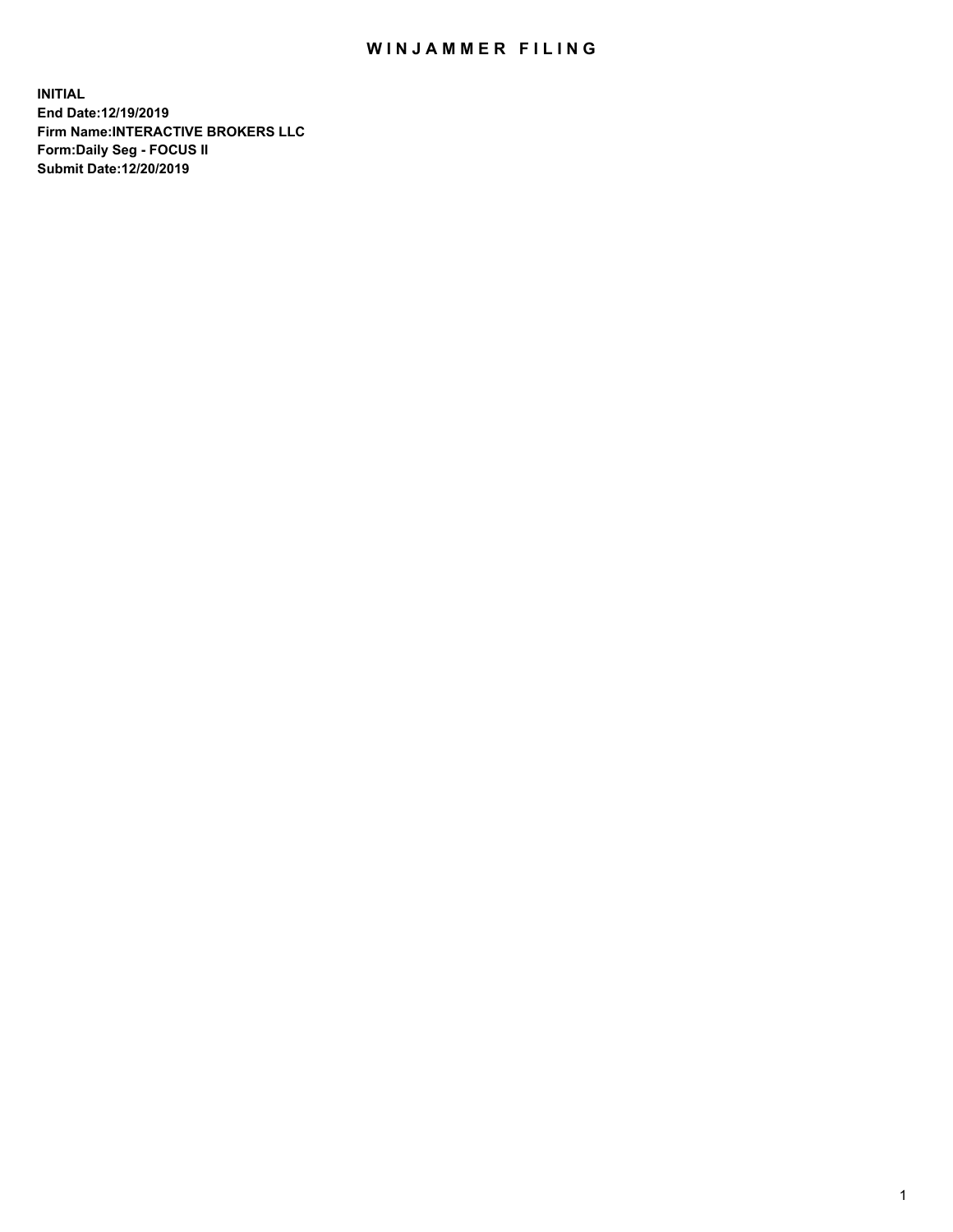**INITIAL End Date:12/19/2019 Firm Name:INTERACTIVE BROKERS LLC Form:Daily Seg - FOCUS II Submit Date:12/20/2019 Daily Segregation - Cover Page**

| Name of Company                                                                                                                                                                                                                                                                                                                | <b>INTERACTIVE BROKERS LLC</b>                                                                  |
|--------------------------------------------------------------------------------------------------------------------------------------------------------------------------------------------------------------------------------------------------------------------------------------------------------------------------------|-------------------------------------------------------------------------------------------------|
| <b>Contact Name</b>                                                                                                                                                                                                                                                                                                            | James Menicucci                                                                                 |
| <b>Contact Phone Number</b>                                                                                                                                                                                                                                                                                                    | 203-618-8085                                                                                    |
| <b>Contact Email Address</b>                                                                                                                                                                                                                                                                                                   | jmenicucci@interactivebrokers.c<br>om                                                           |
| FCM's Customer Segregated Funds Residual Interest Target (choose one):<br>a. Minimum dollar amount: ; or<br>b. Minimum percentage of customer segregated funds required:% ; or<br>c. Dollar amount range between: and; or<br>d. Percentage range of customer segregated funds required between:% and%.                         | $\overline{\mathbf{0}}$<br>$\overline{\mathbf{0}}$<br>155,000,000 245,000,000<br>0 <sub>0</sub> |
| FCM's Customer Secured Amount Funds Residual Interest Target (choose one):<br>a. Minimum dollar amount: ; or<br>b. Minimum percentage of customer secured funds required:%; or<br>c. Dollar amount range between: and; or<br>d. Percentage range of customer secured funds required between:% and%.                            | $\overline{\mathbf{0}}$<br>$\overline{\mathbf{0}}$<br>80,000,000 120,000,000<br>0 <sub>0</sub>  |
| FCM's Cleared Swaps Customer Collateral Residual Interest Target (choose one):<br>a. Minimum dollar amount: ; or<br>b. Minimum percentage of cleared swaps customer collateral required:% ; or<br>c. Dollar amount range between: and; or<br>d. Percentage range of cleared swaps customer collateral required between:% and%. | $\overline{\mathbf{0}}$<br>$\underline{\mathbf{0}}$<br>0 <sub>0</sub><br>0 <sub>0</sub>         |

Attach supporting documents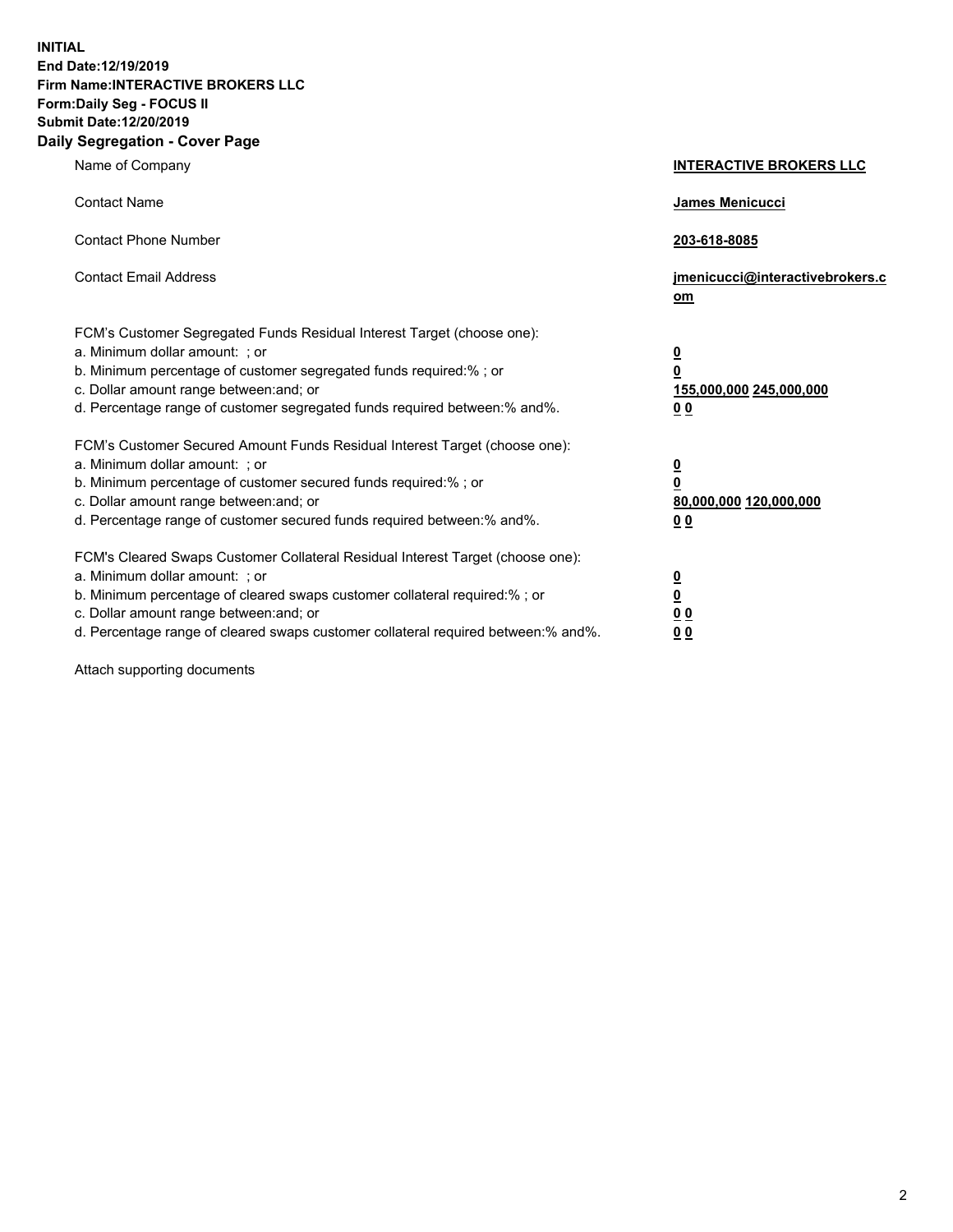## **INITIAL End Date:12/19/2019 Firm Name:INTERACTIVE BROKERS LLC Form:Daily Seg - FOCUS II Submit Date:12/20/2019 Daily Segregation - Secured Amounts**

|     | Dany Segregation - Secured Amounts                                                          |                                    |
|-----|---------------------------------------------------------------------------------------------|------------------------------------|
|     | Foreign Futures and Foreign Options Secured Amounts                                         |                                    |
|     | Amount required to be set aside pursuant to law, rule or regulation of a foreign            | $0$ [7305]                         |
|     | government or a rule of a self-regulatory organization authorized thereunder                |                                    |
| 1.  | Net ledger balance - Foreign Futures and Foreign Option Trading - All Customers             |                                    |
|     | A. Cash                                                                                     | 512,943,934 [7315]                 |
|     | B. Securities (at market)                                                                   | $0$ [7317]                         |
| 2.  | Net unrealized profit (loss) in open futures contracts traded on a foreign board of trade   | 1,442,140 [7325]                   |
| 3.  | Exchange traded options                                                                     |                                    |
|     | a. Market value of open option contracts purchased on a foreign board of trade              | 220,457 [7335]                     |
|     | b. Market value of open contracts granted (sold) on a foreign board of trade                | -276,906 [7337]                    |
| 4.  | Net equity (deficit) (add lines 1.2. and 3.)                                                | 514,329,625 [7345]                 |
| 5.  | Account liquidating to a deficit and account with a debit balances - gross amount           | 3,102 [7351]                       |
|     | Less: amount offset by customer owned securities                                            | 0 [7352] 3,102 [7354]              |
| 6.  | Amount required to be set aside as the secured amount - Net Liquidating Equity              | 514,332,727 [7355]                 |
|     | Method (add lines 4 and 5)                                                                  |                                    |
| 7.  | Greater of amount required to be set aside pursuant to foreign jurisdiction (above) or line | 514,332,727 [7360]                 |
|     | 6.                                                                                          |                                    |
|     | FUNDS DEPOSITED IN SEPARATE REGULATION 30.7 ACCOUNTS                                        |                                    |
| 1.  | Cash in banks                                                                               |                                    |
|     | A. Banks located in the United States                                                       | 43,791,546 [7500]                  |
|     | B. Other banks qualified under Regulation 30.7                                              | 0 [7520] 43,791,546 [7530]         |
| 2.  | Securities                                                                                  |                                    |
|     | A. In safekeeping with banks located in the United States                                   | 493,524,750 [7540]                 |
|     | B. In safekeeping with other banks qualified under Regulation 30.7                          | 0 [7560] 493,524,750 [7570]        |
| 3.  | Equities with registered futures commission merchants                                       |                                    |
|     | A. Cash                                                                                     | $0$ [7580]                         |
|     | <b>B.</b> Securities                                                                        | $0$ [7590]                         |
|     | C. Unrealized gain (loss) on open futures contracts                                         | $0$ [7600]                         |
|     | D. Value of long option contracts                                                           | $0$ [7610]                         |
|     | E. Value of short option contracts                                                          | 0 [7615] 0 [7620]                  |
| 4.  | Amounts held by clearing organizations of foreign boards of trade                           |                                    |
|     | A. Cash                                                                                     | $0$ [7640]                         |
|     | <b>B.</b> Securities                                                                        | $0$ [7650]                         |
|     | C. Amount due to (from) clearing organization - daily variation                             | $0$ [7660]                         |
|     | D. Value of long option contracts                                                           | $0$ [7670]                         |
|     | E. Value of short option contracts                                                          | 0 [7675] 0 [7680]                  |
| 5.  | Amounts held by members of foreign boards of trade                                          |                                    |
|     | A. Cash                                                                                     | 100,249,275 [7700]                 |
|     | <b>B.</b> Securities                                                                        | $0$ [7710]                         |
|     | C. Unrealized gain (loss) on open futures contracts                                         | -67,635 <sup>[7720]</sup>          |
|     | D. Value of long option contracts                                                           | 220,457 [7730]                     |
|     | E. Value of short option contracts                                                          | -276,906 [7735] 100,125,191 [7740] |
| 6.  | Amounts with other depositories designated by a foreign board of trade                      | $0$ [7760]                         |
| 7.  | Segregated funds on hand                                                                    | $0$ [7765]                         |
| 8.  | Total funds in separate section 30.7 accounts                                               | 637,441,487 [7770]                 |
| 9.  | Excess (deficiency) Set Aside for Secured Amount (subtract line 7 Secured Statement         | 123,108,760 [7380]                 |
|     | Page 1 from Line 8)                                                                         |                                    |
| 10. | Management Target Amount for Excess funds in separate section 30.7 accounts                 | 80,000,000 [7780]                  |
| 11. | Excess (deficiency) funds in separate 30.7 accounts over (under) Management Target          | 43,108,760 [7785]                  |
|     |                                                                                             |                                    |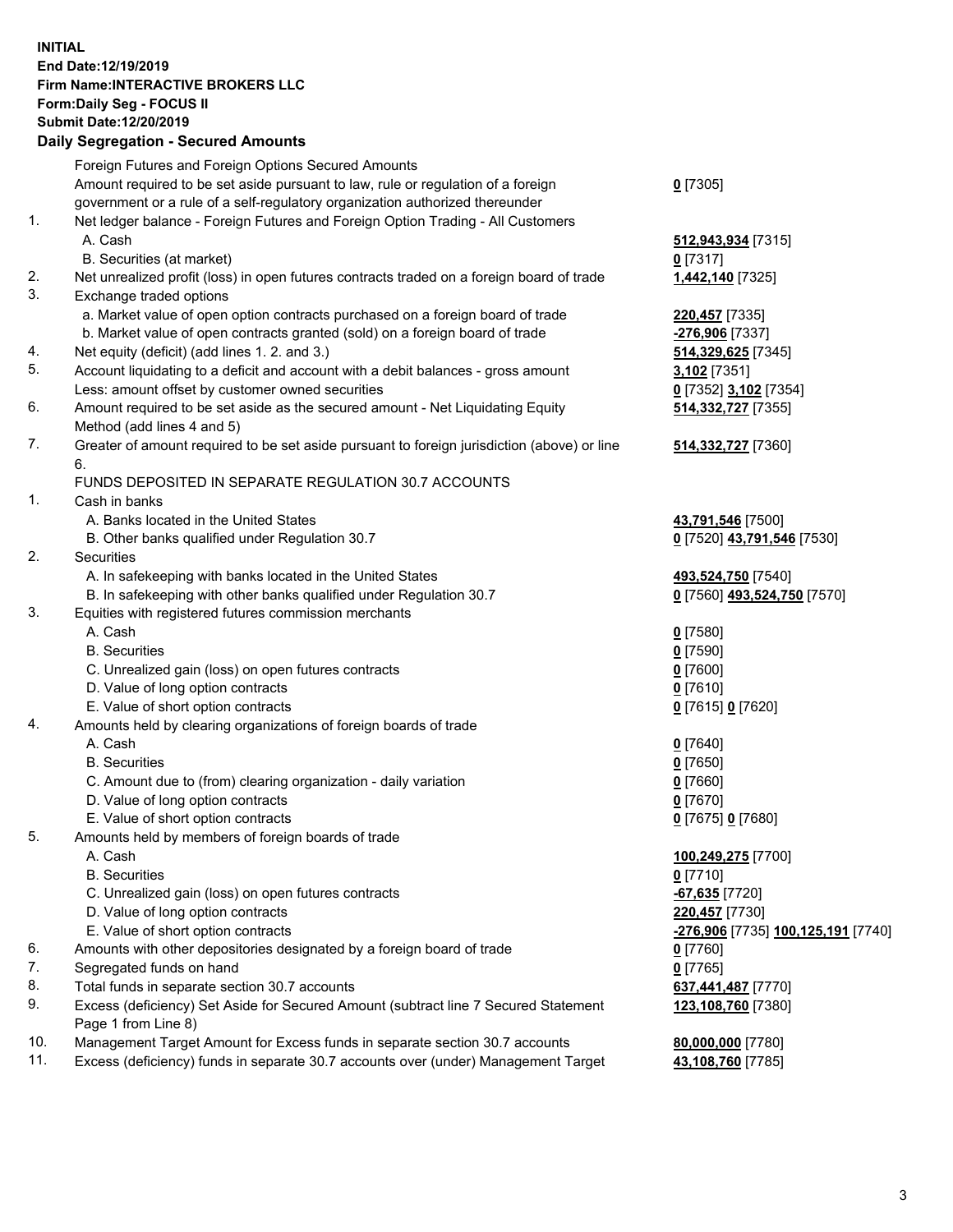**INITIAL End Date:12/19/2019 Firm Name:INTERACTIVE BROKERS LLC Form:Daily Seg - FOCUS II Submit Date:12/20/2019 Daily Segregation - Segregation Statement** SEGREGATION REQUIREMENTS(Section 4d(2) of the CEAct) 1. Net ledger balance A. Cash **4,105,582,207** [7010] B. Securities (at market) **0** [7020] 2. Net unrealized profit (loss) in open futures contracts traded on a contract market **2,751,486** [7030] 3. Exchange traded options A. Add market value of open option contracts purchased on a contract market **153,860,313** [7032] B. Deduct market value of open option contracts granted (sold) on a contract market **-186,916,821** [7033] 4. Net equity (deficit) (add lines 1, 2 and 3) **4,075,277,185** [7040] 5. Accounts liquidating to a deficit and accounts with debit balances - gross amount **959,782** [7045] Less: amount offset by customer securities **0** [7047] **959,782** [7050] 6. Amount required to be segregated (add lines 4 and 5) **4,076,236,967** [7060] FUNDS IN SEGREGATED ACCOUNTS 7. Deposited in segregated funds bank accounts A. Cash **981,128,476** [7070] B. Securities representing investments of customers' funds (at market) **2,000,726,330** [7080] C. Securities held for particular customers or option customers in lieu of cash (at market) **0** [7090] 8. Margins on deposit with derivatives clearing organizations of contract markets A. Cash **25,718,604** [7100] B. Securities representing investments of customers' funds (at market) **1,301,295,585** [7110] C. Securities held for particular customers or option customers in lieu of cash (at market) **0** [7120] 9. Net settlement from (to) derivatives clearing organizations of contract markets **1,144,420** [7130] 10. Exchange traded options A. Value of open long option contracts **155,939,153** [7132] B. Value of open short option contracts **-189,039,304** [7133] 11. Net equities with other FCMs A. Net liquidating equity **0** [7140] B. Securities representing investments of customers' funds (at market) **0** [7160] C. Securities held for particular customers or option customers in lieu of cash (at market) **0** [7170] 12. Segregated funds on hand **0** [7150] 13. Total amount in segregation (add lines 7 through 12) **4,276,913,264** [7180] 14. Excess (deficiency) funds in segregation (subtract line 6 from line 13) **200,676,297** [7190] 15. Management Target Amount for Excess funds in segregation **155,000,000** [7194] **45,676,297** [7198]

16. Excess (deficiency) funds in segregation over (under) Management Target Amount Excess